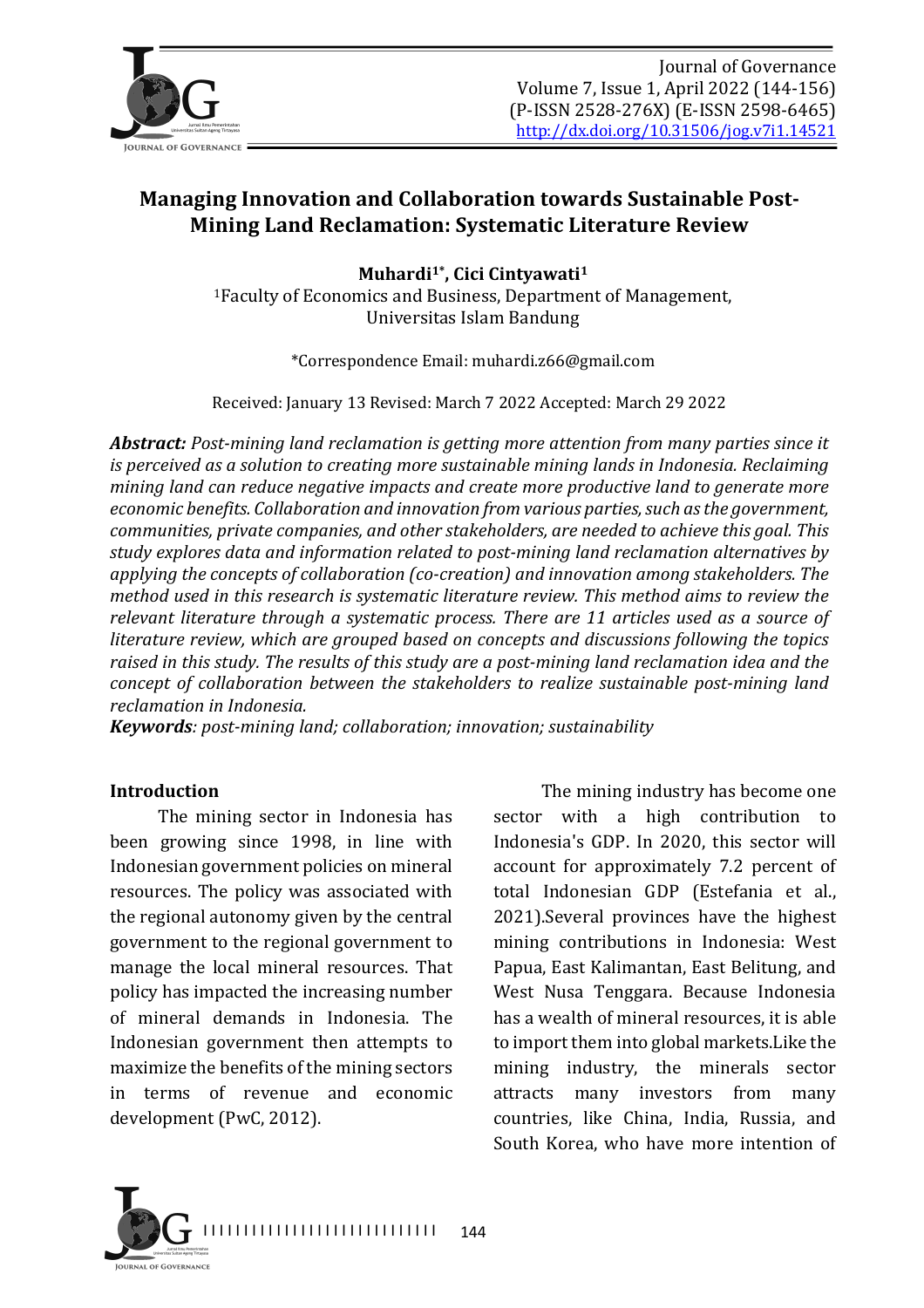investing in the Indonesian mining sector (PwC, 2012).

Besides its potential to generate more economic benefits, it cannot be denied that mining activities in Indonesia may negatively impact the surrounding environment. Environmental damage is a negative impact that can be seen physically and felt in a non-physical way (Anura, 2019). Mining activity makes the postmining land unproductive. More than 8,700 ha of post-mining land in Indonesia are still not used (Wachid, 2020) and have enormous potential to impact the environment and society negatively. So, in response to this risk, society around the mining areas requires the mining company to act more transparently and with more respect towards society, especially when it comes to the environmental issues caused by mining activity. Therefore, land rehabilitation should be done so that land can be utilized again. Rehabilitation is one of the land recovery solutions to make the lands more valuable without having to be restored to their original form (Yasri and Sudarma, 2017).

Due to that phenomenon, many researchers have given more intention to the mining sectors in Indonesia in recent years. It may be due to the positive and negative impacts caused by mining activity, even more so its impact on environmental sustainability. In their study, Soelarno  $(2007)$  and Haeruman  $(2014)$  explain the importance of post-mining land transformation to supporting sustainable development in Indonesia. Other researchers also spoke about several alternatives to post-mining land transformation. Several studies indicate that post-mining-lands can be transformed into more productive lands. For example, in South Africa, post-mining lands are transformed into agriculture and tourism (Mthenjane, 2019). Meanwhile, in Queensland and New South Wales, agriculture and biodiversity are the most proposed post-mining land uses (Fogarty et al., 2019). Then, in Indonesia itself, postmining lands are suitable for being transformed into agricultural (Dariah et al.,  $2007$ ), forestry (hirfan,  $2016$ ), agroecotourism areas (Kodir et al. 2017), etc. To support the transformation of post-mining lands, in 2017, Setyowati and Munir proposed three stages of post-mining land transformation: land preparation, planting, and maintenance.

Although there is so much research about the transformation of post-mining lands, unfortunately, there is limited research that discusses the importance of collaboration and innovation in the transformation of post-mining lands. Whereas, to overcome the issue related to post-mining lands, collaboration from all stakeholders in the mining industry is needed to generate more innovative solutions to make the post-mining lands more productive and generate more income. So, through this research, the authors are trying to do a systematic literature review related to the collaboration model for post-mining transformation while discussing more innovative ideas related to alternatives to transforming post-mining lands in Indonesia.

### **Methods**

To achieve the objective of this research, the method that supports this research is a Systematic Literature Review.



I I I I I I I I I I I I I I I I I I I I I I I I I I I I I 145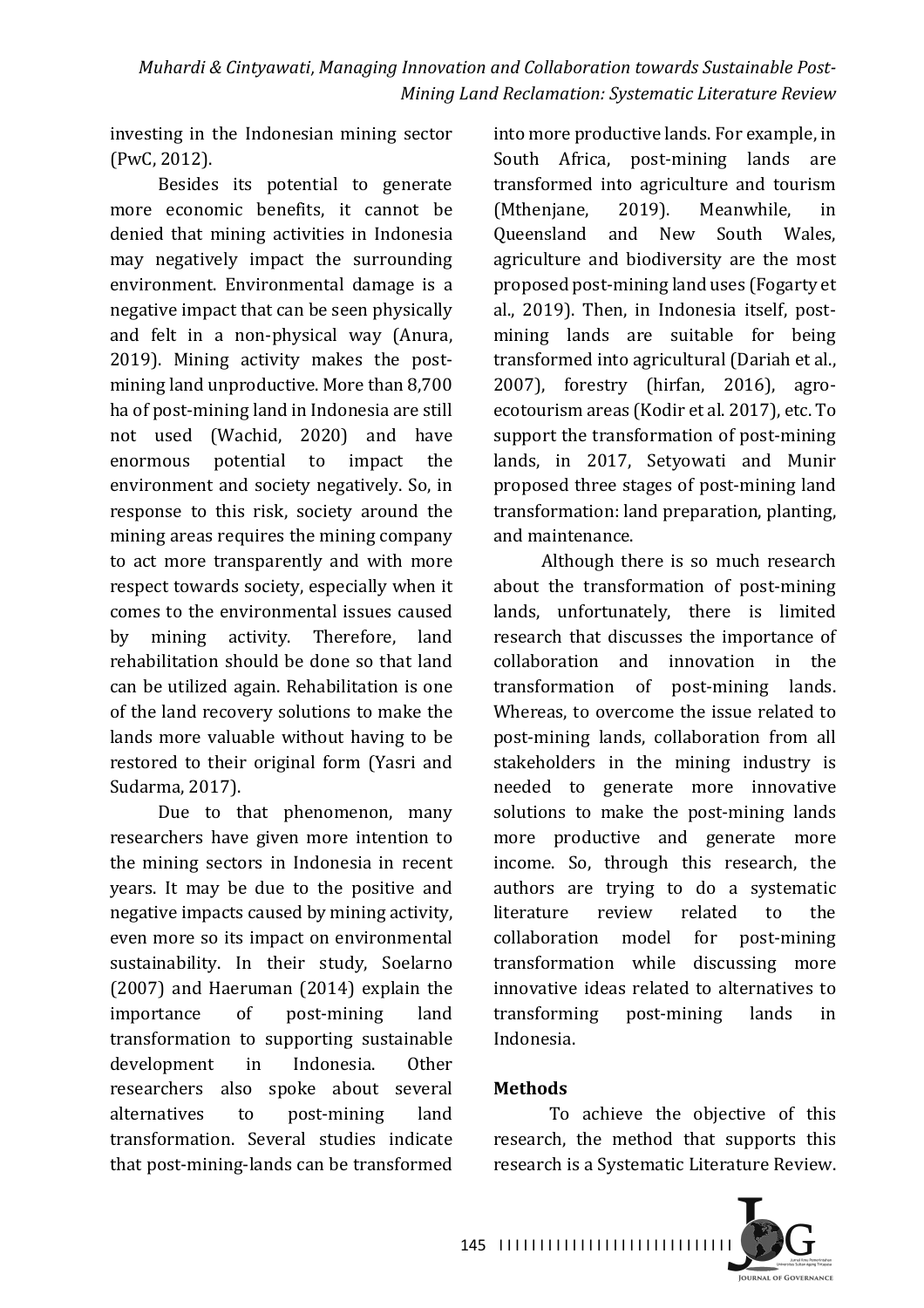The primary purpose of this method is to help researchers find solutions to issues raised in their research transparently and reproducibly (Linnenluecke et al., 2019). Using this method, the researchers try to collect, identify, review, and synthesize published evidence (literature) in line with the research topic (Lame,  $2019$ ). This

method is appropriate to help researchers synthesize different studies (Siswanto, 2010).

According to Perry and Hammond (2002), there are eight stages to conducting a systematic literature review. Those steps are explained in the table below.

| N <sub>o</sub> | <b>Stages</b>                                                       | <b>Description</b>                                                                               |
|----------------|---------------------------------------------------------------------|--------------------------------------------------------------------------------------------------|
| 1.             | <b>Research Questions Identification</b>                            | Identifying issues or questions to be answered                                                   |
| 2.             | Develop Systematic review research<br>guidance                      | Create systematic steps in conducting the research                                               |
| 3.             | Determine research area                                             | Make a limitation about the research area covered in<br>the research                             |
| 4              |                                                                     | Selection of relevant literature results Collecting relevant results from the literature studied |
| 5.             | Choose quality research results                                     | Choose good quality literature to be included in the<br>study                                    |
| 6              | Extraction of data from individual<br>studies                       | Extract data from each study to obtain significant<br>findings                                   |
| 7              | Synthesis of results by meta-analysis<br>or narrative method method | Synthesize results using meta-analysis (quantitative)<br>or narrative techniques (qualitative)   |
| 8              | Presentation of results                                             | Writing research results in a systematic review report<br>document                               |

**Table 1. Systematic Literature Review Stages**

Source: Perry and Hammond, 2002

In doing a systematic literature review, reviewers can use two methods: meta-analysis and meta-synthesis. Siwanto (2010) employs meta-analysis to combine quantitative and qualitative research findings. Since researchers are trying to do a qualitative systematic literature review, the method used in this research is Meta-Synthesis using the Meta-Aggregation Approach. Using this approach, the researchers will collect several relevant studies to be analyzed and synthesized as "aggregates" (Siswanto, 2010). This approach follows several steps (Francis & Baldesari, 2006).

- 1. Formulate the research questions or issues
- 2. Searching for relevant qualitative literature or articles
- 3. Screening and selecting appropriate qualitative research articles
- 4. Analyze and synthesize the selected literature with good quality
- 5. Writing a systematic report

In this research, the issues raised are related to the transformation of postmining lands in Indonesia and building collaboration among stakeholders to realize land reclamation successfully. After searching for qualitative articles, more than a hundred articles discuss the issue. But, in total, 15 articles are used in this research as appropriate sources for conducting a Systematic Literature Review using the Meta-Aggregation Approach. Those 15 articles will then be analyzed and synthesized to get the pertinent findings

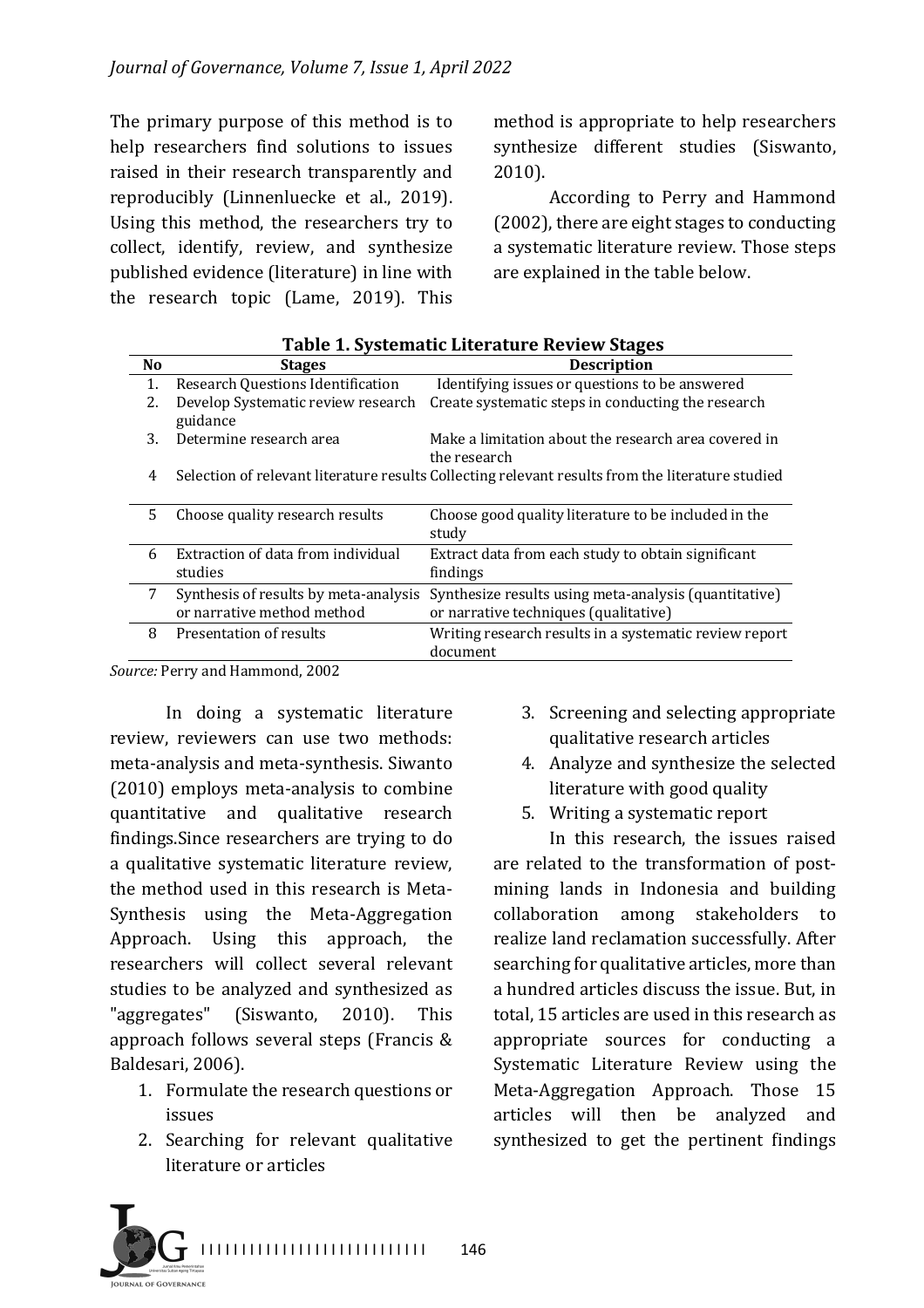discussed in the Results and Discussion section.

#### **Results And Discussion**

The meta-aggregative approach used in this research is fascinating to implement in social science research since so many well-established conceptual and theoretical frameworks have been published in this field. Several steps are conducted to get better results and understand the topic discussed. Those steps are formulating the research issues, searching and selecting the appropriate qualitative literature, and then analyzing and synthesizing the findings.

#### **Formulating the Research Topic or Issue**

Reclamation of post-mining land is carried out to restore land according to its initial color so that later it can be transformed into agricultural land or other things. Therefore, the mining industry should consider and pay close attention to efforts to save nature and the environment from the beginning, even from the planning period, long before mining is carried out.

In carrying out reclamation, it is not only necessary to restore the former mining conditions as much as possible as before. It is also necessary to think about how the benefits can be maximized for the

community and can be managed sustainably. Thus, even though mining operations are no longer, they can still benefit the community and the country.

Considering the benefits, not all exmining land must be returned exactly as before by revegetation (planting trees again). So, reclamation can be done with various adjustments according to the needs and benefits; one example is tourist attractions. In addition to enjoying the natural beauty, tourist sites of ex-mining holes can be used as educational tours to provide mining insights for visitors who travel (Muntaha, 2019).

By using the Meta-Aggregation approach, the researchers are trying to discuss two main issues related to postmining land reclamation: innovative transformation ideas and stakeholders' collaboration.

# **Searching and Selecting Appropriate Qualitative Literature**

In searching and selecting appropriate literature, several articles related to post-mining land reclamation published in Indonesia and other countries are reviewed to get better insights and systematic literature review findings. Below is the flowchart outlining the review procedure of the included studies.

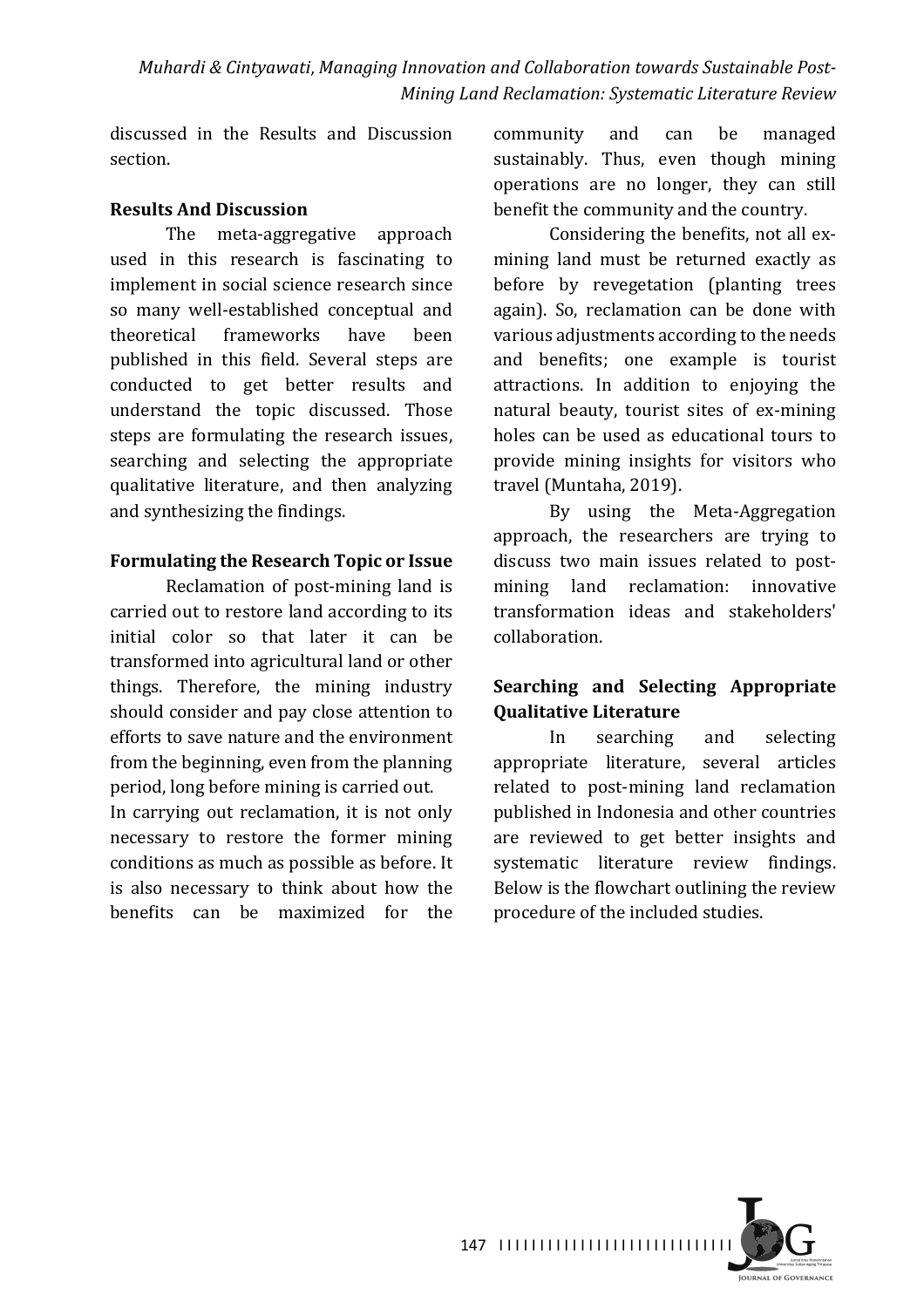

**Figure 1. Flowchart Outlining the Review Procedure of The Included Studies.** 

Source: Flowchart was adapted from Hannes et al. (2019) and then was modified by the authors

We retrieved more than 1700 studies from the 15 electronic databases. From those 1700 studies, after we were doing the first screening process, only 31 studies were relevant to our topic, and we decided to exclude 1669 studies based on title and abstract. Then, we enter the second screening process by considering the full text of the selected studies. We chose only 11 studies, with many considerations. It should be noted that the idea of post-mining reclamation should be

discussed by several countries, including Indonesia, the stakeholders in the mining area, and the collaboration for post-mining reclamation.

#### **Synthesis of Findings**

Table 2. describes the 11 kinds of literature used in this study. We categorized the findings into four main synthesized statements for our studies: land transformation ideas, stakeholders, and collaboration.

| <b>References</b> | Title                                                                                                     | <b>Country Research Methods</b> | <b>Findings</b>                                                          |
|-------------------|-----------------------------------------------------------------------------------------------------------|---------------------------------|--------------------------------------------------------------------------|
|                   | Category #1: Types of innovative post-mining lands transformation                                         |                                 |                                                                          |
|                   | (Limpitlaw and Post-mining land-<br>Briel, 2014) use opportunities in<br>developing<br>countries-a review | Africa Literature Review        | Types of post-<br>mining lands<br>reclamation: tourism<br>facilities and |
|                   |                                                                                                           |                                 |                                                                          |

in<br>Sa<br>I III

I I I I I I I I I I I I I I I I I I I I I I I I I I I I 148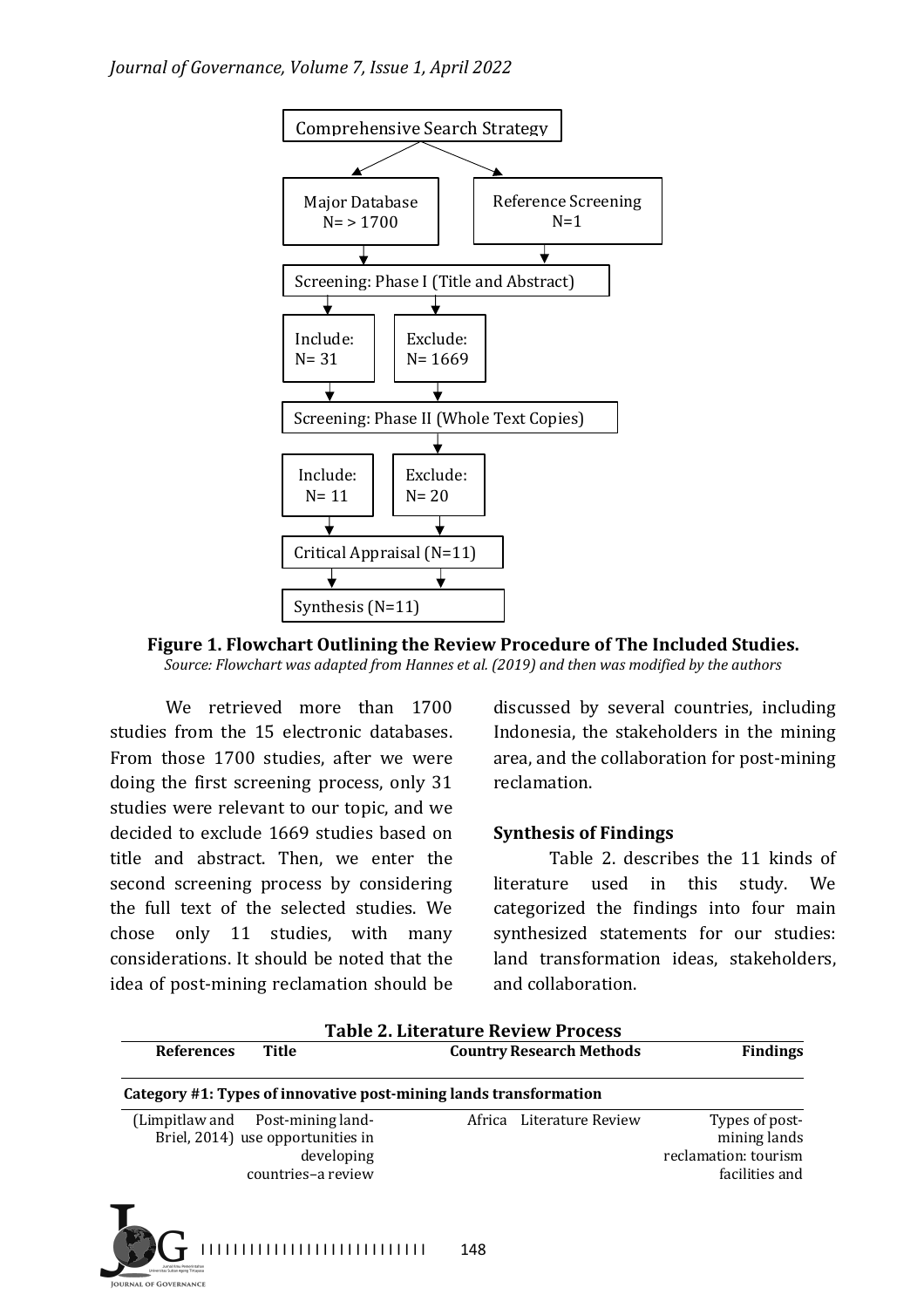| <b>Title</b><br><b>References</b>                                                                                                                                                                                           | <b>Country Research Methods</b><br><b>Findings</b>                                                                                                                                                                                                                                                                                                                                                                                                                                                                                                                                                                                                                                                                                                                                                           |
|-----------------------------------------------------------------------------------------------------------------------------------------------------------------------------------------------------------------------------|--------------------------------------------------------------------------------------------------------------------------------------------------------------------------------------------------------------------------------------------------------------------------------------------------------------------------------------------------------------------------------------------------------------------------------------------------------------------------------------------------------------------------------------------------------------------------------------------------------------------------------------------------------------------------------------------------------------------------------------------------------------------------------------------------------------|
|                                                                                                                                                                                                                             | conservation                                                                                                                                                                                                                                                                                                                                                                                                                                                                                                                                                                                                                                                                                                                                                                                                 |
| (Kodir et al., The integrated post-<br>2017) mining landscape for<br>sustainable land use:<br>A case study in<br>South Sumatera,<br>Indonesia                                                                               | Four alternatives for<br>Indonesia<br>Geographical<br><b>Information System</b><br>post-mining lands<br>(GIS), a land reclamation: plantation<br>forests, cultivation of<br>suitability<br>evaluation, and a<br>cajuput crops,<br>feasibility study aquaculture, and cattle<br>farming                                                                                                                                                                                                                                                                                                                                                                                                                                                                                                                       |
| (Herdiansyah et<br>Sustainability of<br>al., 2018) post-mining land use<br>and ecotourism                                                                                                                                   | Three alternatives<br>Indonesia<br>Analytical<br><b>Hierarchy Process</b><br>for post-mining lands<br>reclamation: water<br>(AHP)<br>treatment, agriculture &<br>ecotourism, and flora &<br>fauna conservation                                                                                                                                                                                                                                                                                                                                                                                                                                                                                                                                                                                               |
| (Hattingh et al., Applying a regional<br>2019) land use approach to<br>mine closure:<br>opportunities for<br>restoring and<br>regenerating mine-<br>disturbed regional<br>landscapes', in AB<br>Fourie & M Tibbett<br>(eds) | Australia Literature Review<br>Types of Land Use:<br>In Australia:<br>$1_{-}$<br>Conservation area and<br>cattle grazing.<br>In Canada and the USA:<br>cattle and other farming<br>In Europe: Museums,<br>$\mathbf{3}$ .<br>tourism destinations,<br>restaurants, sporting<br>facilities, and concert<br>areas. The lands are also<br>used for scrapyards,<br>sawmills, chemical<br>processing facilities, and<br>waste treatment plants.<br>In developed countries:<br>museums and<br>industrial-related<br>heritage resources<br>In South Africa:<br>5.<br>recreation/sport (such<br>as fishing) or<br>aquaculture in<br>remaining voids,<br>biodiversity in pre-<br>mining ecological areas<br>(Binns & Nel 2003);<br>farming in pre-mining<br>farming areas<br>(Limpitlaw & Briel<br>2013); and cultural |
| (Singh and<br>Post-mining land<br>use determination<br>Upgupta, 2021)<br>based on land<br>suitability analysis: a<br>case study in Bokaro<br>district of                                                                    | tourism<br>India<br>Four alternatives<br>Quantitative<br>analysis using<br>for post-mining lands<br><b>Ground Survey</b><br>reclamation: forest,<br>agriculture, plantation<br>activities, and<br>recreation point                                                                                                                                                                                                                                                                                                                                                                                                                                                                                                                                                                                           |



149 11111111111111111111111111111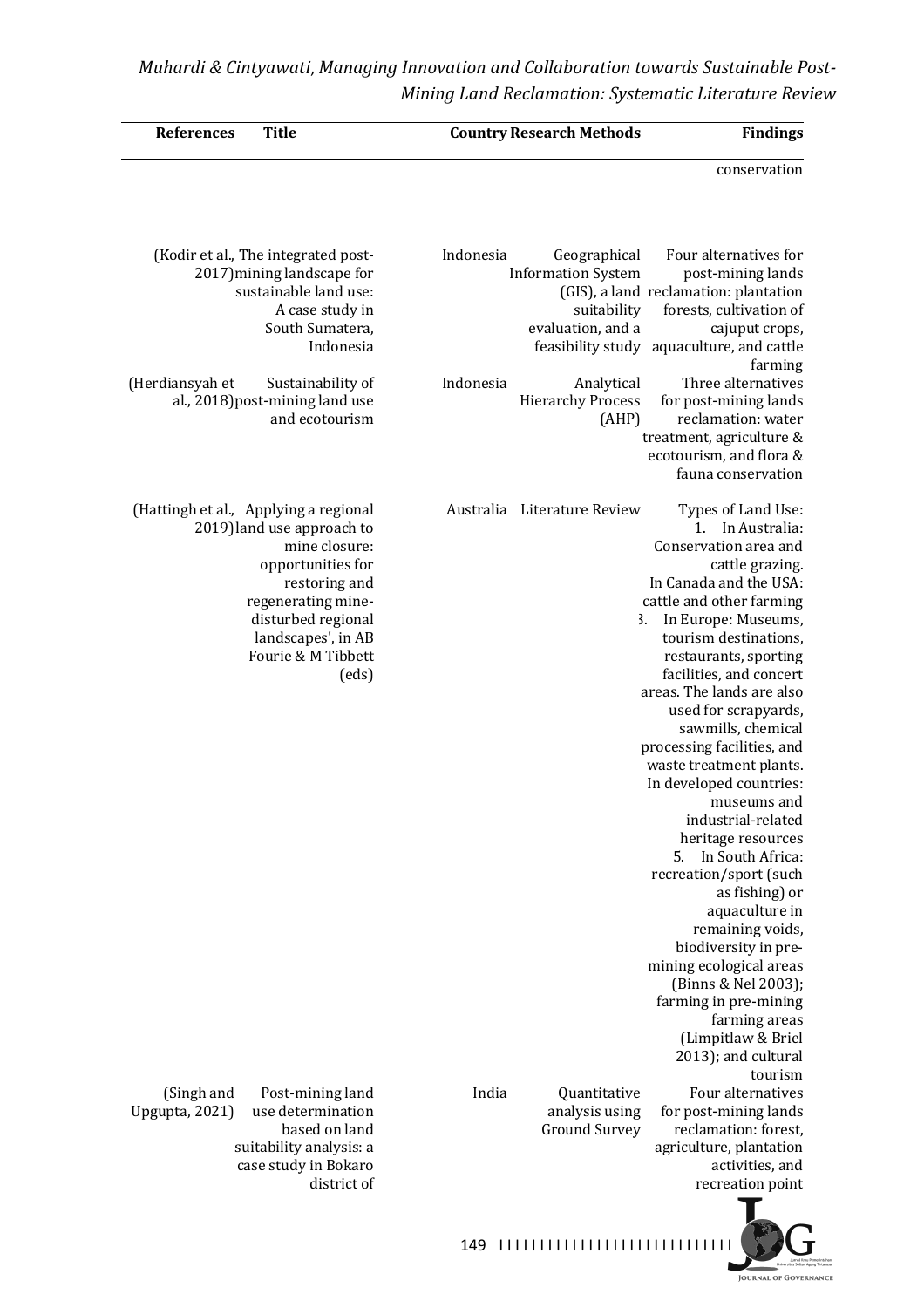| <b>Findings</b>                                                                                                                                                                                                                                                                                                                                                                                         | <b>Country Research Methods</b> |                       | <b>Title</b>                                                                                                                                                         | References                 |
|---------------------------------------------------------------------------------------------------------------------------------------------------------------------------------------------------------------------------------------------------------------------------------------------------------------------------------------------------------------------------------------------------------|---------------------------------|-----------------------|----------------------------------------------------------------------------------------------------------------------------------------------------------------------|----------------------------|
|                                                                                                                                                                                                                                                                                                                                                                                                         |                                 |                       | India                                                                                                                                                                |                            |
| Three alternatives<br>for post-mining lands<br>reclamation:<br>New green areas,<br>renewable energy<br>production facilities,<br>and new tourism<br>products                                                                                                                                                                                                                                            | Good<br>practice analysis       | <b>Central Europe</b> | Post-mining<br>Harfst, 2020) landscapes and their<br>endogenous<br>development<br>potential for small-<br>and medium-sized<br>towns: Examples<br>from Central Europe | (Marot and                 |
| Types of lands<br>transformation:<br>1.<br>Active tourism,<br>including mine sites as<br>places for physical<br>activity and adventure<br>tourism<br>Recreation uses and<br>2.<br>hotel accommodation<br>Office accommodation<br>The processing of waste<br>and other materials in<br>bioreactors<br>5.<br>Science precincts<br>Energy generation; and,<br>Environmental assets,<br>including wetlands. | Australia Literature Review     |                       | Post-mining land<br>uses - a literature<br>review                                                                                                                    | (Beer et al.,<br>2021)     |
|                                                                                                                                                                                                                                                                                                                                                                                                         |                                 |                       |                                                                                                                                                                      | Category #2: Collaboration |
| Types of collaboration<br>for post-mining lands<br>reclamation:<br>1. Collaboration<br>between the mining<br>company and mining<br>experts<br>2. Collaboration<br>between universities<br>and companies<br>3. Collaborations<br>between governmental<br>institutions<br>4. Collaborations of<br>governments                                                                                             | Qualitative<br>Methods          | German                | (Kretschmann, From Mining to Post-<br>Mining: The<br>Sustainable<br>Development<br>Strategy of the<br>German Hard Coal<br>Mining Industry                            | 2017)                      |



.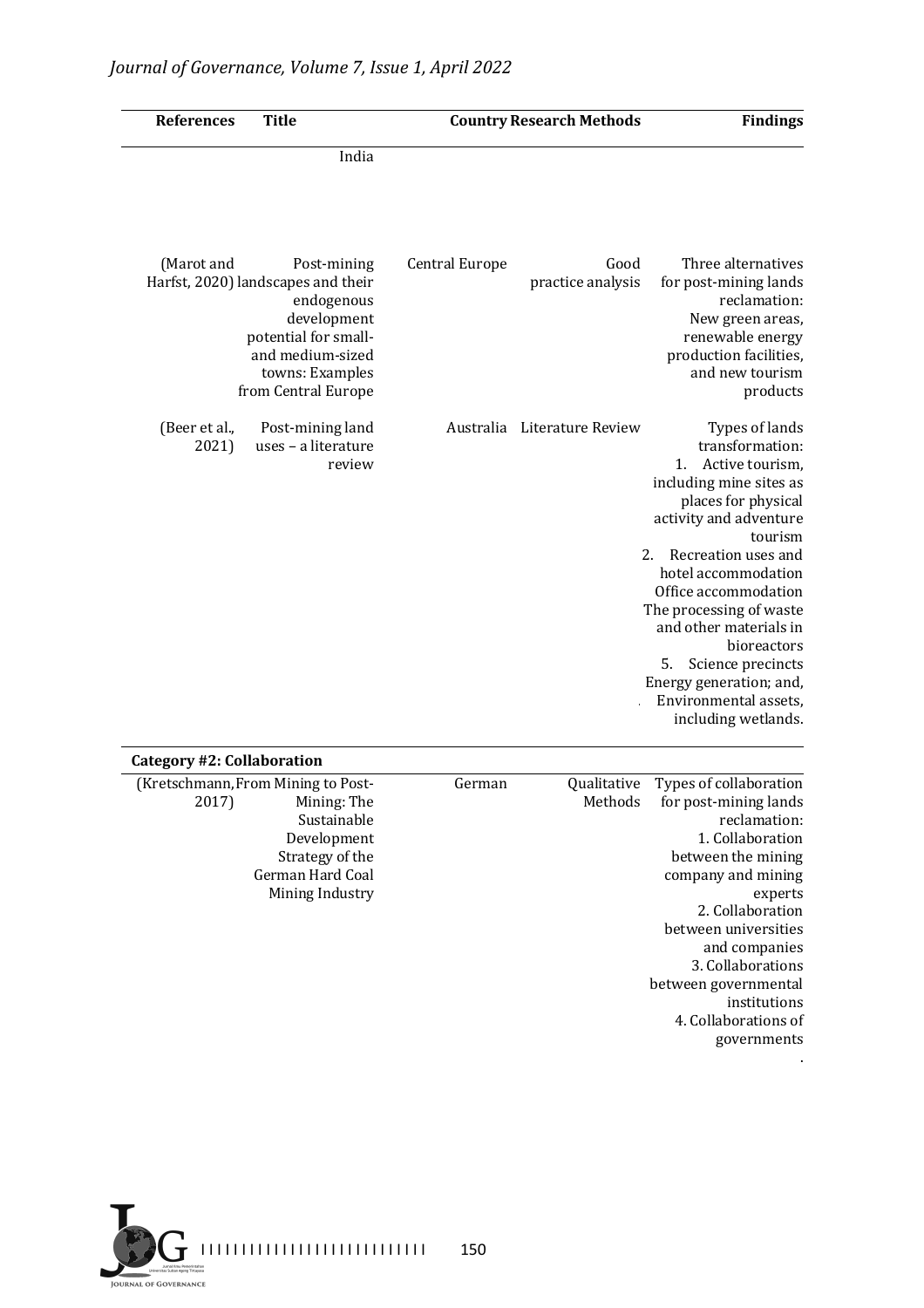| <b>References</b>         | <b>Title</b>                                                                                                                       |            | <b>Country Research Methods</b>                          | <b>Findings</b>                                                                                                                                                                                                                                                                                                                                                                                                                                                       |
|---------------------------|------------------------------------------------------------------------------------------------------------------------------------|------------|----------------------------------------------------------|-----------------------------------------------------------------------------------------------------------------------------------------------------------------------------------------------------------------------------------------------------------------------------------------------------------------------------------------------------------------------------------------------------------------------------------------------------------------------|
| 2021)                     | (Foran and Yuen, Defining success for<br><b>CRC-TIME: A</b><br>collaborative<br>governance<br>approach to impact<br>and evaluation | Australia  | Qualitative<br>method using<br>Participatory<br>Workshop | There are three types<br>of collaboration for<br>post-mining lands<br>transformation:<br>Collaborative<br>1.<br>governance<br>(collaboration system<br>and policy to engage<br>stakeholders to reach<br>public purposes.<br>Collaborative<br>2.<br>Governance Regim<br>(related to interaction<br>among stakeholders to<br>reach shared goal).<br>3.<br>Collaboration<br>dynamics (consist of<br>moral engagement,<br>shared motivation, and<br>collective capacity). |
| Category #3: Stakeholders |                                                                                                                                    |            |                                                          |                                                                                                                                                                                                                                                                                                                                                                                                                                                                       |
|                           | (Anonim, 2015) akeholder Analysis of<br>the Mining Sector in<br>Armenia                                                            | <b>USA</b> | Mixed method<br>using questionnaire<br>and interview     | Types of mining<br>stakeholders: national,<br>regional, and local<br>governmental bodies,<br>scientific institutions,<br>local NGOs, mining<br>companies and<br>international<br>organizations                                                                                                                                                                                                                                                                        |
| 2021)                     | Foran and Yuen, Defining success for<br><b>CRC-TIME: A</b><br>collaborative<br>governance<br>approach to impact<br>and evaluation  | Australia  |                                                          | Qualitative Types of Stakeholders:<br>method using1. 1. Public like experts<br>Participatory (Role: co-design studies,<br>Workshop analyze and deliberate,<br>co-produce findings).<br>Experts (Role: Co-<br>2.<br>produce findings,<br>analyze, and deliberate).<br>Government (Role:<br>3.<br>Take decisions)<br>4. Association (Role:<br>network)                                                                                                                  |

#### *Source: Processed data (2021)*

Each piece of literature gave impressive results since the geographic area, and the scope of each research are also different from one another. After getting the literature result, the next step in the Meta-Aggregation approach is to categorize the result using the categories analyzed before entering the synthesis process.

### **Category #1 (Innovative Post-Mining Lands Transformation)**

The types of post-mining lands are categorized in Table 3.

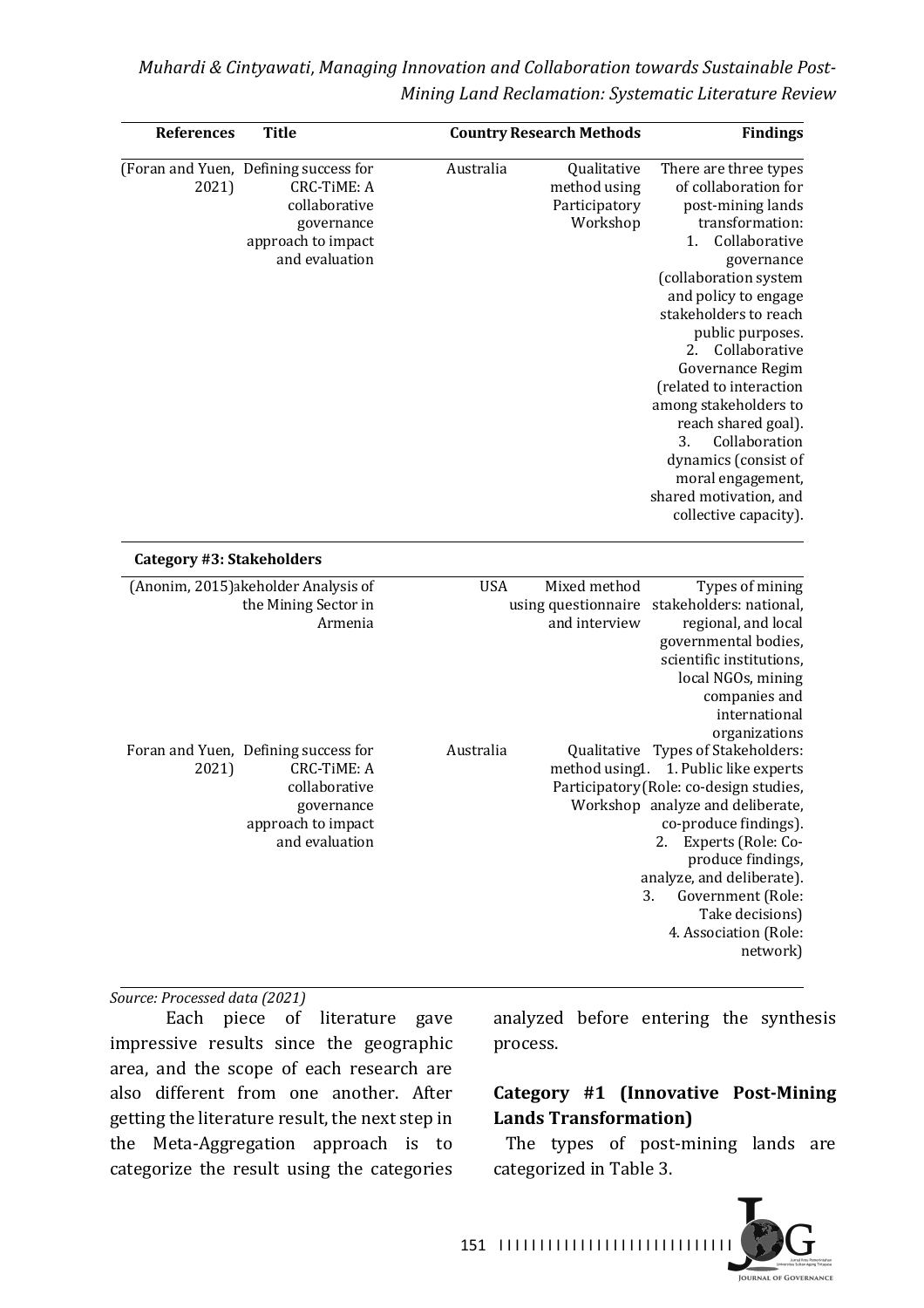| Table 3. Synthesis #1          |            |  |
|--------------------------------|------------|--|
| <b>Types of reclaimed pos</b>  | Count      |  |
| Agriculture                    | 5 findings |  |
| Forest/Conservation            | 4 findings |  |
| Cattle farming                 | 3 findings |  |
| Tourism                        | 6 findings |  |
| Museum and cultural recreation | 2 findings |  |
| Source: Processed data (2021)  |            |  |

Several countries use many alternatives, from developed to developing countries, to reclaim their post-mining lands to create a more sustainable environment and economy for society. The transformation of post-mining lands is influenced by several factors, like the size of post-mining lands, the location, the type of mining, the soil types, etc. So, there are so many alternatives that can be chosen to transform the lands into more productive lands. Most of the country's post-mining lands are transformed into tourism facilities and agricultural.

### **Category #2 (Collaboration)**

Collaboration in the post-mining lands reclamation process is categorized in Table 4.

| Table 4. Synthesis #2         |            |  |  |
|-------------------------------|------------|--|--|
| Types of reclmaed pos         | Count      |  |  |
| Collaboration types           | 3 findings |  |  |
| <b>Collaboration system</b>   | 2 findings |  |  |
| Source: Processed data (2021) |            |  |  |

In reclaiming post-mining lands, stakeholders need collaboration to make sure many parties support the reclamation process in terms of ideas, financial, human resources, other resources, policies, etc.

### **Category #3 (Stakeholders)**

Types of stakeholders in the post-mining lands reclamation process are categorized in Table 5.



| <b>Types of reclmaed pos</b>  | Count      |  |
|-------------------------------|------------|--|
| <b>Mining Company</b>         | 2 findings |  |
| Government                    | 3 findings |  |
| NGO                           | 1 finding  |  |
| Experts                       | 1 finding  |  |
| Academia                      | 2 findings |  |
| Public                        | 2 findings |  |
| Association                   | 1 finding  |  |
| International Organization    | 1 finding  |  |
| Source: Processed data (2021) |            |  |

There are many stakeholders involved in reclaiming post-mining lands, from the mining company itself, the government, academia, the public, and other stakeholders. Each stakeholder has their own role. For example, the mining company has a role in producing productive post-mining lands. Then, the government's role is as a policymaker. Then, to do good planning for the reclamation, the mining company can collaborate with academia or research institutions.

### **Discussion**

The history of mining activity in Indonesia started in 1846, which has reached the exploration stage. Today, mining is one of the industries with the highest GDP contribution in Indonesia. However, mining activities impact the environment if not managed properly. The impact can last forever, not only on the environment but also on society (Kapyla, 2020). Therefore, the management of postmining land is essential to being a significant concern in mining governance activities (Pushep. 2020). The management of post-mining land is called the reclamation process. Reclamation will be carried out when mining activities have been stopped. This activity is considered

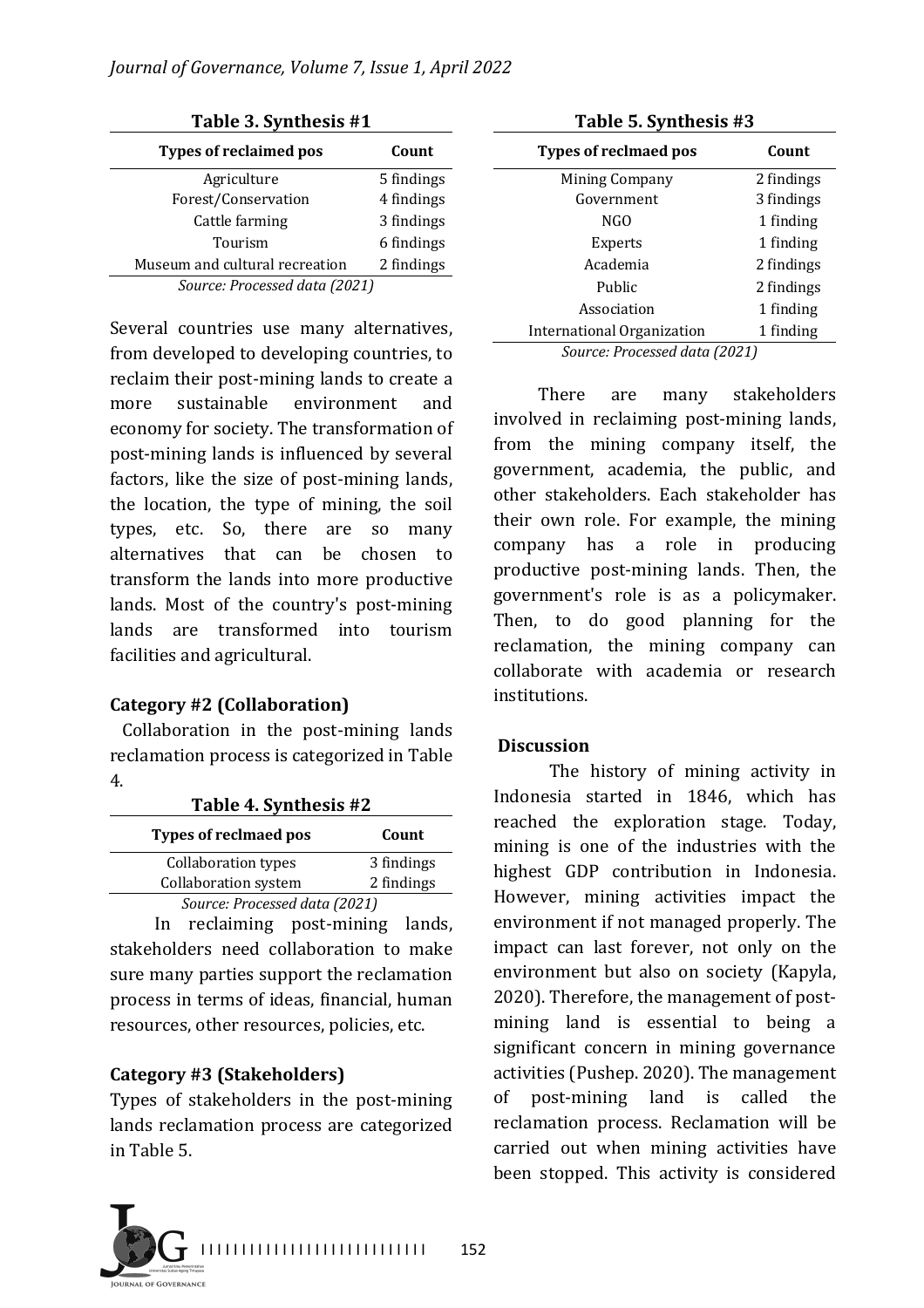essential to be carried out by every mining company in Indonesia and throughout the world.

Reclamation is initiated to reduce the negative impacts of mining activities on the environment. Reclamation activities are also expected to change non-productive lands into more productive ones and bring more social and economic benefits to the environment. Reclamation can be called a reused activity where people are trying to reuse the post-mining lands to become new, safe and productive lands (Hirfan, 2016).

Many post-mining lands have been transformed into different productive lands, which include the farming area (Limpitlaw and Briel, 2014), tourism activity (Beer et al., 2021), cattle farming like in the USA and Australia, and other productive lands that bring environmental and economic benefits for society. Considering the benefits, not all postmining land must be returned exactly as before by revegetation (planting trees again). So, reclamation can be done with various adjustments according to the needs and benefits. One example is tourist attractions. In addition to enjoying the natural beauty, the former mining pits can be used as educational tours to provide mining insights for visitors who travel. The post-mining pit, used as a tourist spot, can be an attractive option. That post-mining pit that has been transformed into a tourist spot can be used as a fishpond that accommodates various types of fish. Another example is as an area for water sports. But, as mentioned previously, the water in the ex-mining pit should be treated first to remove heavy metals and other dangerous materials (Muntaha, 2019).

Before starting the reclamation, it is essential to ensure that the post-mining lands are ready to be transformed into new productive lands. So, all stakeholders need collaboration to achieve good reclamation results, starting from the pre-reclamation process, like choosing the best land transformation alternatives, and developing, monitoring, and evaluating the reclamation process.

## **Collaboration Practice for the Success of Reclamation Process**

Many researchers around the world have discussed the concept of collaboration. In this research, the researchers will be focused on the importance of collaboration for postmining land reclamation. In general, collaboration is a relationship between organizations that participate and mutually agree to achieve goals jointly, share information, share resources, share benefits, and be responsible for joint decision-making to solve various problems (Lai, 2011). Collaboration involves several parties, starting from the individual, workgroup, and organizational levels (Whitford, 2010). In line with this research topic, collaboration refers to the cooperation carried out by the stakeholders (mining company, government, researchers, society, etc.) to achieve the reclamation goal by sharing ideas, information, resources, and benefits.

According to the results of the systematic literature review, Foran and Yuen (2021) suggested a collaborative governance concept to be implemented in the mining sector. Emerson, Nabatchi, & Balogh (2012) define collaborative governance as processes and structures 

153 | 1111111111111111111111111111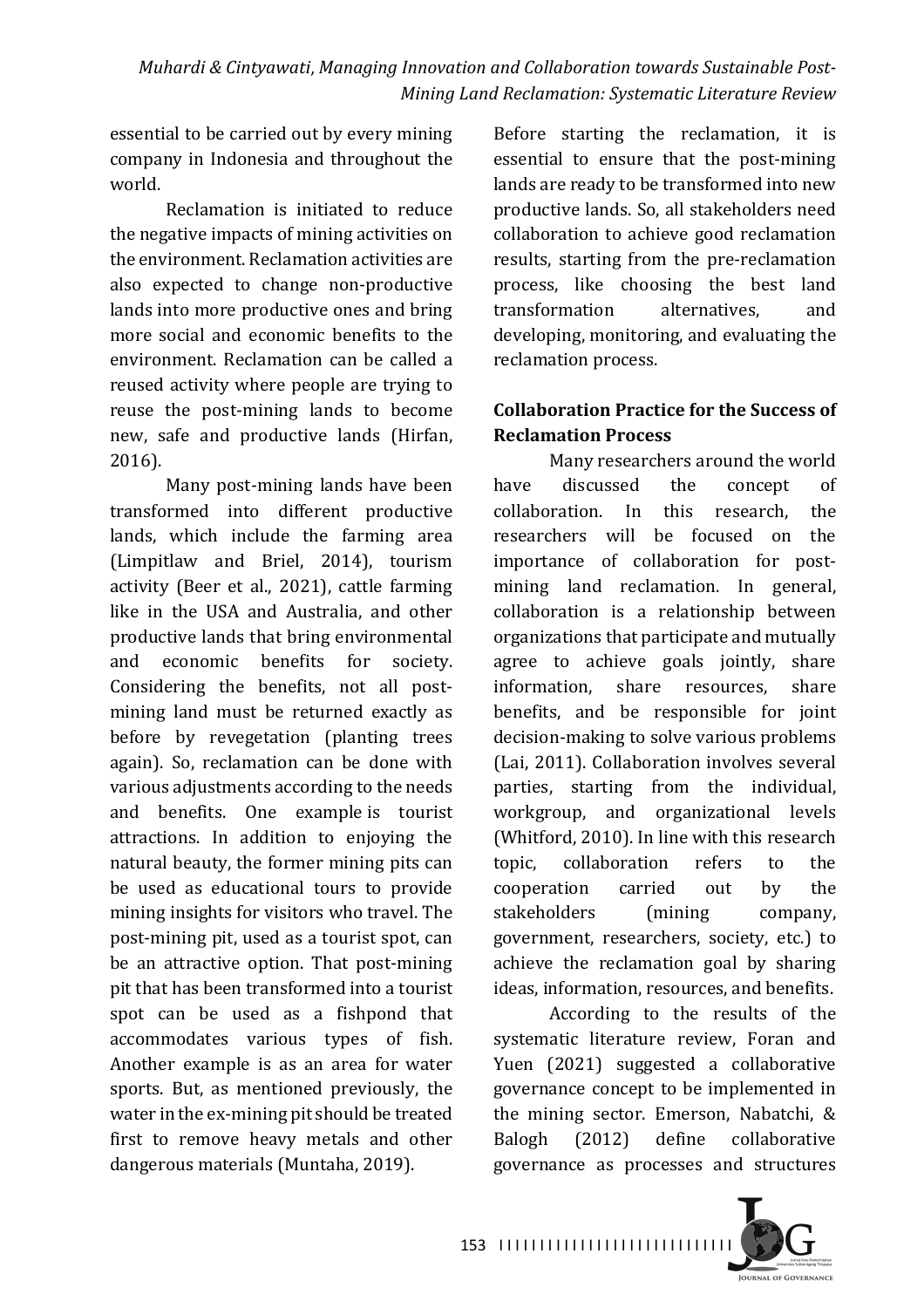used to engage various people from different levels of the organization to achieve a shared vision or goals. In this case, collaborative governance is aimed at getting stakeholders' engagement to reach the reclamation goal. To achieve collaboration among stakeholders in the post-mining land reclamation process, stakeholders need to understand and trust each other (principled engagement), develop shared ownership (shared motivation), and share their available assets (capacity for joint action). Collaboration dynamics are those three aspects (Emerson and Nabatchi, 2015a, 2015b).

#### **Conclusion**

In general, the reclamation carried out by mining companies today is through the transformation process of post-mining land into more productive lands, such as agricultural land, tourist sites, livestock, forests, conservation areas, and others. This reclamation process needs support and commitment from all involved parties (stakeholders), like mining companies, the government, academia, associations, and even society around the mining lands. Collaboration governance then becomes a critical plan today and in the future. Good collaboration governance can make each stakeholder work together to achieve the goal of post-mining reclamation. By applying collaboration, the non-productive post-mining lands in Indonesia can be transformed into more productive lands, which is expected to bring more benefits for society and increase the regional GDP in general.

#### **Acknowledgement**

The authors are very grateful to God Almighty because by His grace this research can be completed. Additionally, the researchers wish to convey thankfulness to everyone who supported in the accomplishment of this research.

### **References**

- Beer, A., Haslam-McKenzie, F., Weller, S., Davies, A., Cote, C., Ziemski, M., Holmes, K., & Keenan, J. (2021). *Post-mining land uses – a literature review*. CRC TiME Limited., Perth, Australia.
- Binns, J.A. & Nel, E.  $(2003)$ . The village in a game park: local response to the demise of coal mining in Kwa-Zulu Natal, South Africa. *Economic Geography*, 79, 41.
- Dariah, A., Abdurachman, A., & Subardja, D. (2010). Reclamation of Ex-Mining Land for Agricultural Extensification. *Jurnal* Sumberdaya Lahan, 4(1).
- Emerson, K., & Nabatchi, T. (2015a). *Collaborative governance regimes*. Washington, DC: Georgetown University Press.
- Emerson, K., & Nabatchi, T. (2015b). Evaluating the Productivity of Collaborative Governance Regimes: A Performance Matrix. *Public Performance & Management Review*, 38(4), 717-747. DOI:10.1080/15309576.2015.103101 6
- Emerson, K., Nabatchi, T., & Balogh, S. (2012). An Integrative Framework for Collaborative Governance. *Journal of Public Administration Research and Theory*, 22(1), 1-29. doi:10.1093/jopart/mur011
- Estefania, Sativa, E., & Noorliana, E. (2021). Analisis Pertumbuhan PDB Indonesia Melalui Pengembangan Sektor Pertambangan. *Jurnal Indonesia Sosial Sains*, 2(5), 756-765.

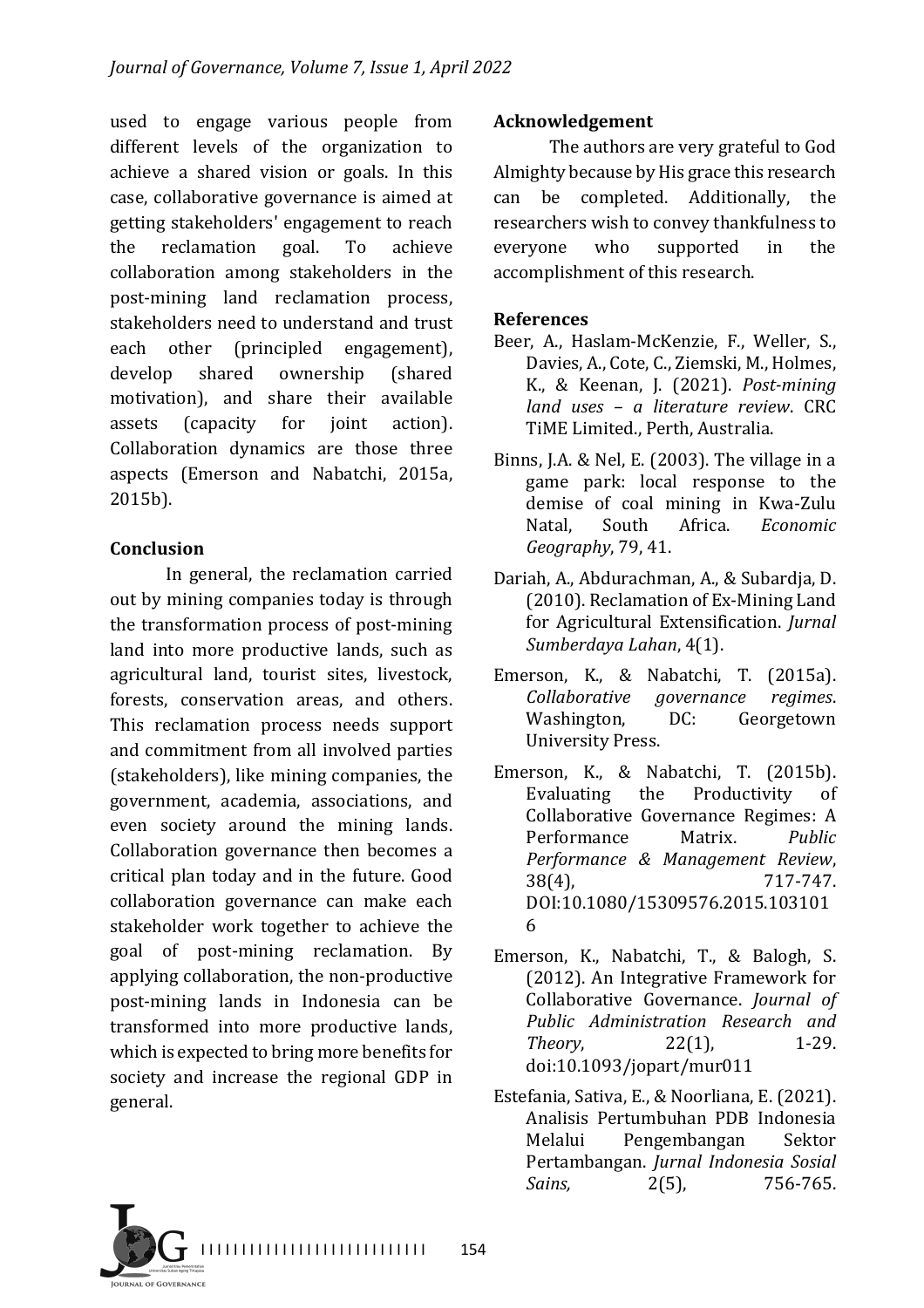https://doi.org./10.36418/jiss.v2i5.29 3

- Fogarty, K., Kragt, M.E., & White, B.  $(2019)$ . Pre- and post-mine land-use trends across the New South Wales and Queensland coal industry, in AB Fourie & M Tibbett (eds). Mine Closure 2019: *Proceedings of the 13th International Conference on Mine Closure, Australian Centre for Geomechanics, Perth,* pp. 937-950, https://doi.org/10.36487/ACG\_rep/1 915\_74 Fogarty\
- Foran, T. and E. Yuen. (2021). *Defining* success for CRC-TiME: A collaborative *governance approach to impact and evaluation*. CRC TiME Limited, WA, 6000. ISBN 978-1-922704-01-6.
- Francis C. & Baldesari (2006). *Systematic Reviews of Qualitative Literature*. Oxford: UK Cochrane Centre.
- Haeruman, H. Discussion on Sustainable Development. (2014). *In: Graduate Program in Environmental Studies, Nov* 20-21, Jakarta.
- Hannes, K., Petry, K., & Heyvaert, M. (2017). The Meta-Aggregative Approach to Qualitative Evidence Synthesis: A Worked Example on Experiences of Pupils with Special Educational Needs in Inclusive Education. *International Journal of Research & Method in Education.* 1-15. DOI: 10.1080/1743727X.2017.1299124
- Hattingh, R., Williams, D.J., & Corder, G. (2019). Applying a regional land use approach to mine closure: opportunities for restoring and regenerating mine-disturbed regional landscapes', in AB Fourie & M Tibbett (eds). Mine Closure 2019: *Proceedings*  of the 13th International Conference on *Mine Closure, Australian Centre for Geomechanics, Perth*, pp. 951-968, https://doi.org/10.36487/ACG\_rep/1 915 75 Hattingh
- Herdiansyah, H., Utami, M.U., & Haryanto, J.T. (2018). Sustainability of postmining land use and ecotourism. *Jurnal Perspektif Pembiayaan dan Pembangunan Daerah*, 6(2), 167-180.
- Hirfan, H. (2016). Strategi Reklamasi Lahan Pasca Tambang. PENA TEKNIK: Jurnal *Ilmiah Ilmu-Ilmu Teknik*, 1(1), 101-108.
- Kodir, A., Hartono, D.M., Haeruman, H., & Mansur I. (2017). The integrated postmining landscape for sustainable land use: A case study in South Sumatera, Indonesia. *Sustainable Environment Research*, 27(4), 203-213.
- Kretschmann, J., Efremenkov, A.B., & Khoreshok, A.A. (2017). From Mining to Post-Mining: The Sustainable Development Strategy of the German Hard Coal Mining Industry. *IOP Conf.* Series: Earth and Environmental Science *50 (2017) 012024*. DOI:10.1088/1755- 1315/50/1/012024
- Lai, Emily R. 2011. *Collaboration:* A *Literature Review*. Pearson.
- Lame, G. (2019). Systematic Literature Reviews: An Introduction. *Proceedings of the Design Society: International Conference on Engineering Design,* 1(1), 1633-1642. doi:10.1017/dsi.2019.169
- Limpitlaw D., & Briel, A. (2014). Postmining land-use opportunities in developing countries-a review. The *Journal of The Southern African Institute of Mining and Metallurgy, 114,* 899-03.
- Linnenluecke, M. K., Marrone, M., & Singh, A. K. (2020). Conducting systematic literature reviews and bibliometric analyses. *Australian Iournal of Management*, 45(2), 175-194. https://doi.org/10.1177/0312896219 877678
- Marot, N., & Harfst, J. (2020). Post-mining landscapes and their endogenous development potential for small- and



155 | 1111111111111111111111111111